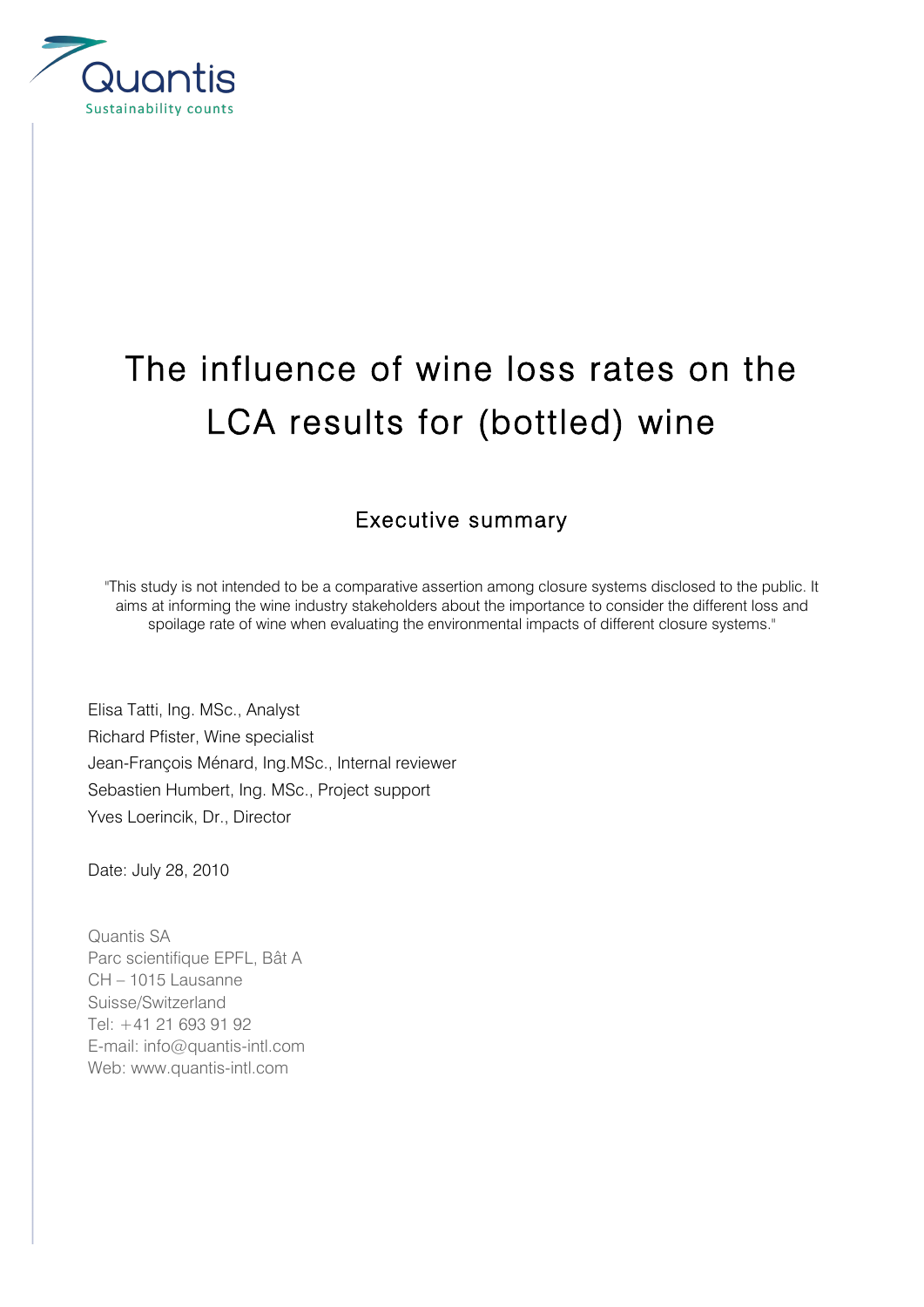

| <b>Title</b>                  | The influence of wine loss rates on the LCA results for (bottled)<br>wine                                                                                                                                                                                                                                                                                                                                                                                                                                 |
|-------------------------------|-----------------------------------------------------------------------------------------------------------------------------------------------------------------------------------------------------------------------------------------------------------------------------------------------------------------------------------------------------------------------------------------------------------------------------------------------------------------------------------------------------------|
| Study<br>Commissioned by      | EAFA European Aluminium Foil Association e.V.<br>Am Bonneshof 5<br>40474 Düsseldorf<br>Germany                                                                                                                                                                                                                                                                                                                                                                                                            |
| <b>Liability Statement</b>    | Information contained in this report has been compiled from sources<br>believed to be reliable. Nevertheless, Quantis is not liable for any loss or<br>damage arising from its use. Use of this information is strictly under the<br>reader's own discretion and responsibility.                                                                                                                                                                                                                          |
| Project team                  | Elisa Tatti, Ing. MSc., Analyst (elisa.tatti@quantis-intl.com)<br>Richard Pfister, Wine Specialist<br>Jean-François Ménard, Ing.MSc., Internal reviewer<br>Sebastien Humbert, Dr., Project support<br>(sebastien.humbert@quantis-intl.com)<br>Yves Loerincik, Dr., Director (wes.loerincik@quantis-intl.com)<br>Quantis<br>Parc scientifique EPFL, Bât A<br>CH-1015 Lausanne<br>Suisse/Switzerland<br>Tel: +41 21 693 91 92<br>E-mail: info@quantis-intl.com<br>Web: www.quantis-intl.com                 |
| <b>EAFA</b><br>(Commissioner) | Stefan Glimm, Executive Director<br>EAFA European Aluminium Foil Association e.V.<br>Am Bonneshof 5<br>40474 Düsseldorf<br>Germany                                                                                                                                                                                                                                                                                                                                                                        |
| <b>EAFA Steering</b><br>Group | Cyril Barioz, Amcor; Dr. Christian Bauer, EAFA, Dr. Gerald Rebitzer, Amcor                                                                                                                                                                                                                                                                                                                                                                                                                                |
| <b>About Quantis:</b>         | Quantis specializes in Life Cycle Assessment (LCA) and related<br>applications. The company was founded in 2005 and has its global<br>headquarters in Lausanne, Switzerland. Its Swiss office is based in<br>Lausanne and Quantis has additional offices in Paris, France, Montreal,<br>Canada and Boston, Massachusetts, USA. The company provides the<br>highest level of expertise in delivering state-of-the-art analysis and solutions<br>for leading companies, governments and non-profit clients. |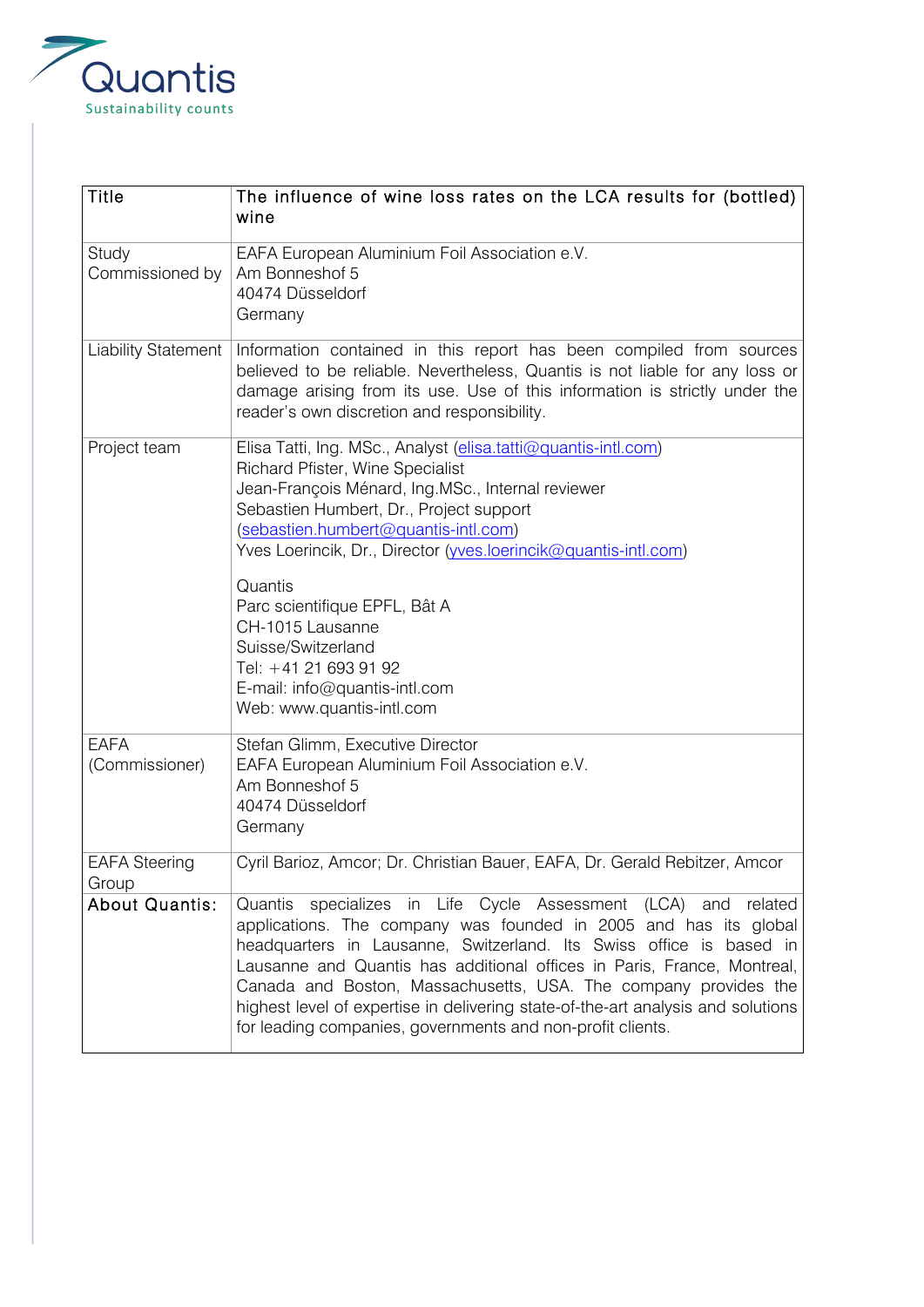

Wine is a typical drink in Europe, which comes in a variety of formats. Annually about 140 mio hectolitre wine are consumed in the EU. If bottled, different closures are used as natural cork stoppers, synthetic stoppers or screw caps. Several life cycle analyses have been performed focussing on the life cycle of a bottle of wine. Main emphasis was given to the wine production itself and little attention has been paid to the influence of the performance of the chosen stopper on the full life cycle. The goal of this study is to estimate the life cycle environmental profile of a typical bottle of wine based on different existing published references and to determine loss rates of bottled wine in view of different closure systems.

As a first step, ten scientific publications presenting life cycle assessments of wine production are studied in order to determine the average impact of a typical bottle of wine. The following environmental impact categories and interventions are distinguished: climate change, non-renewable primary energy use, water consumption, atmospheric acidification, formation of photochemical oxidants, eutrophication and generation of solid waste. The steps covered comprise wine production from vineyard to consumption, including for example the winery processes and transportation. Omitted stages are documented. A parallel research based on about thirty sources including scientific publications and interviews with wine specialists serves to identify how loss rates of wine are influenced by different types of stoppers and to quantify this influence. Finally, the results of these two work streams are merged to determine the global environmental impact of wine considering the stopper choice and its corresponding loss rate.

In order to determine the average impact of a bottle of wine in a harmonized way among the different studies selected, the results have been recalculated and normalized to a 750 ml bottle of wine, which is a typical reference for the European market.

Table 1 reveals the average results out of the different literature studies as well as the figures, which have been established for the stopper system in particular. The latter have been published by the cork producer Corticeira Amorim in 2008. Large discrepancies occur which relate to the different system boundaries that have been used for the different studies involved. It is important noting that not all categories of impacts are covered in all studies.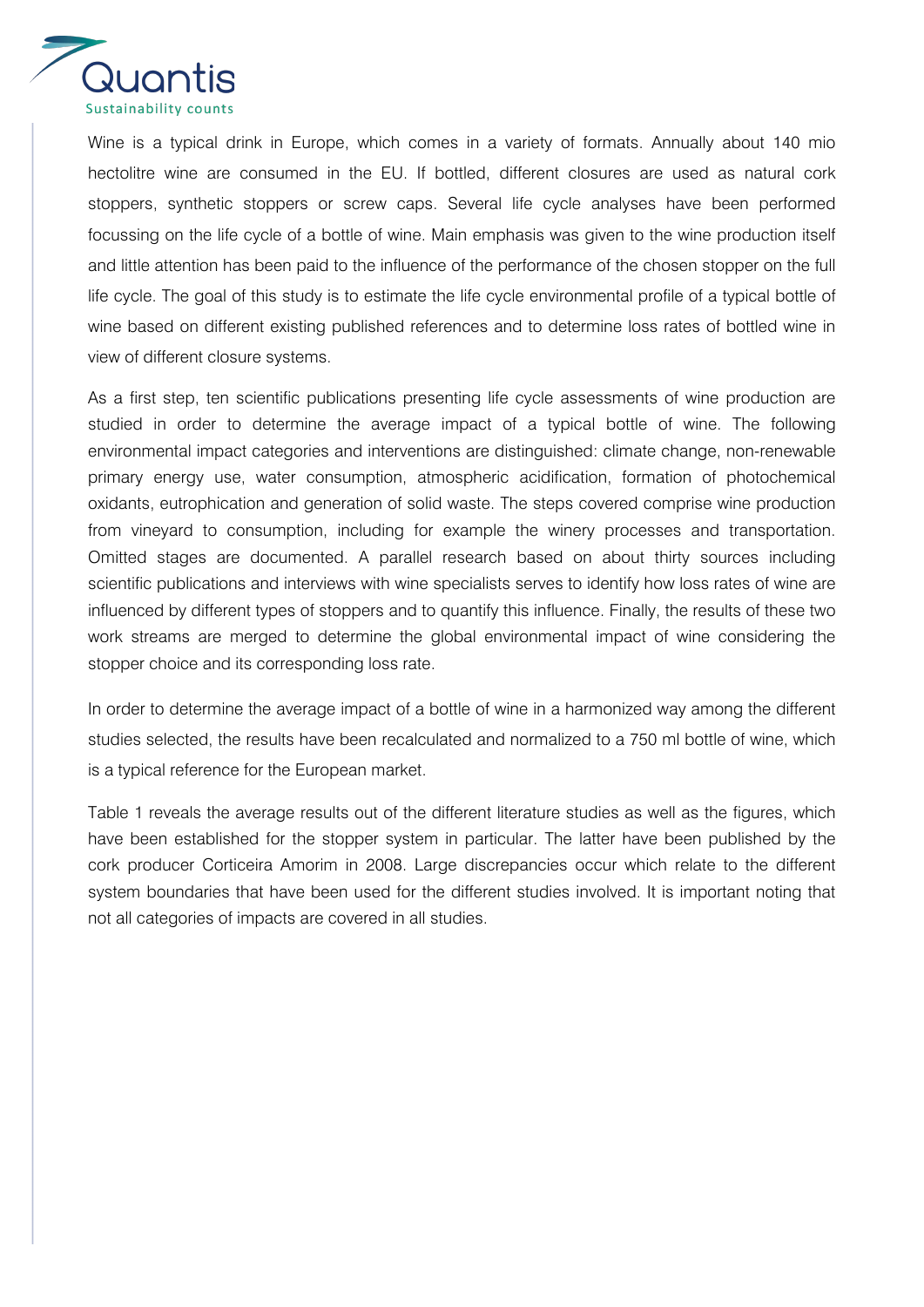

Table 1: Potential environmental impacts associated with a bottle of wine on the European market and for the stopper system.

|                                                          | Range for cork soppers,<br>synthetic stoppers and<br>screw caps (published from<br>Corticeira Amorim) | Literature review average results and<br>range of results for a typical bottle of<br>wine |                         |  |  |
|----------------------------------------------------------|-------------------------------------------------------------------------------------------------------|-------------------------------------------------------------------------------------------|-------------------------|--|--|
| Climate change [kgCO <sub>2</sub> eq]                    | $0.002 - 0.037$                                                                                       | 3.3                                                                                       | $1.0 - 4.0$             |  |  |
| Non-renewable energy use [MJ]                            | $0.1 - 0.55$                                                                                          | 47                                                                                        | $16 - 58$               |  |  |
| Water use [m <sup>3</sup> ]                              | $0.013 - 0.042$                                                                                       | $1.5 -$                                                                                   | $1.2 - 1.8$             |  |  |
| Atmospheric acidification [g H+eq]                       | $1.3E-03 - 8.2E-03$                                                                                   | 7.8E-01                                                                                   | $2.7E - 01 - 1.3E + 00$ |  |  |
| Photo oxidants formation<br>[kg ethylene eq $(C_2H_4)$ ] | $3E-06 - 1.4E-05$                                                                                     | $1.9E-03$                                                                                 | $1.1E-03 - 2.3E-03$     |  |  |
| Eutrophication [kg PO <sub>4</sub> <sup>3</sup> eq]      | $6E-07 - 9E-07$                                                                                       | 4.5E-03                                                                                   | $1.4E-03 - 7.8E-03$     |  |  |
| Solid waste generation [kg]                              | $0.004 - 0.007$                                                                                       | $0.7*$                                                                                    | $0.7 - 0.7$             |  |  |
| *) figures without use phase considerations              |                                                                                                       |                                                                                           |                         |  |  |

The environmental profile generated by the literature review shows that the closures as calculated from Corticeira Amorim contribute between 0.001% to 3% to the total score for a bottle of wine depending on the indicator and the type of stopper (cork stoppers, synthetic stoppers and screw caps). The contribution of stoppers to the considered impact categories is neither relevant nor significant when compared to the characteristic values, which have been determined for the life cycle of a bottle of wine.

Wine losses occur over the whole life cycle during filling, storage, transportation and at the consumer. In addition, wine losses occur if the fragile taste is disturbed i.e. by a failure of the stopper involved. Corked taste is a well known failure, which occurs indeed only for bottles which are closed by cork stoppers. Corked taste has different origins, which may relate to the activities of fungi (Armarilla Mellea) or other micro-organisms. As corked taste is detected at the consumer level, subjective judgements introduce considerable uncertainties in the estimation of a typical loss rate.

The literature review and the interviews with specialists on loss rates have shown that the specific relationship between the quality of a bottle of wine and the closure is difficult to determine. It can depend on the type of wine, the duration of conservation, the way bottles are stored, and many other parameters. The results of the review, however, show that the average loss rates of a bottle of wine are different depending on the stoppers. The results are summarised in table 2.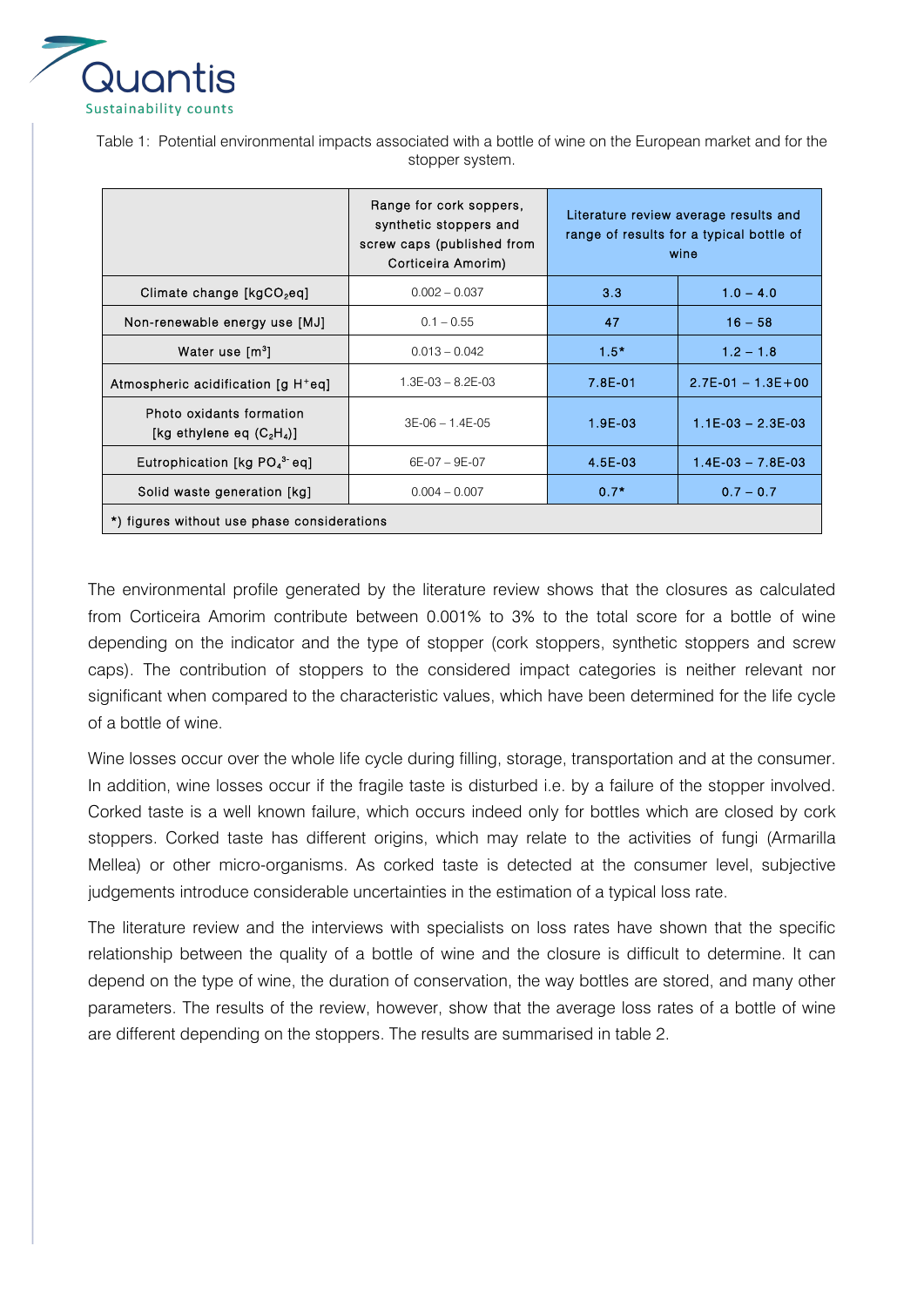

 $\overline{a}$ 

Table 2: Estimated (based on interviews) overall wine loss rates comprising losses and spoilage due to failures in the closure system and the related market share

|                            | Cork stoppers | Screw caps   |
|----------------------------|---------------|--------------|
| <b>Estimated loss rate</b> | $2 - 5%$      | $0.2 - 0.5%$ |
| Market share <sup>1</sup>  | 60%           | 10%          |

The estimated loss rates and spoilage rates increase the amount of wine needed to fulfil the functional unit. This additional amount adds also to the LCA profile and increases the potential environmental impacts. For cork based stoppers this increase is considerable. Figure 1 reveals as illustration the global warming potential of the calculated Corticeira figures for the closures together with the approximated value for the loss and spoilage rates that can be allocated to the different closures.





The differences in other categories are equally influenced by the introduction of a spoilage rate. It appears that the wine loss rate due to the different types of closure is a more important parameter than the stopper material itself. The cork stopper presents a higher impact score when the loss rate is considered; much more bottles are lost  $(2\% - 5\%)$  and overcompensate for the lower specific cork score. It also becomes obvious that loss and spoilage rates need to be considered in order to come to meaningful conclusions with regards to sustainable production and consumption of wine.

<sup>&</sup>lt;sup>1</sup> References: personal communication with Henri-Laurent Arnaud, editor of "La revue des oenologues".